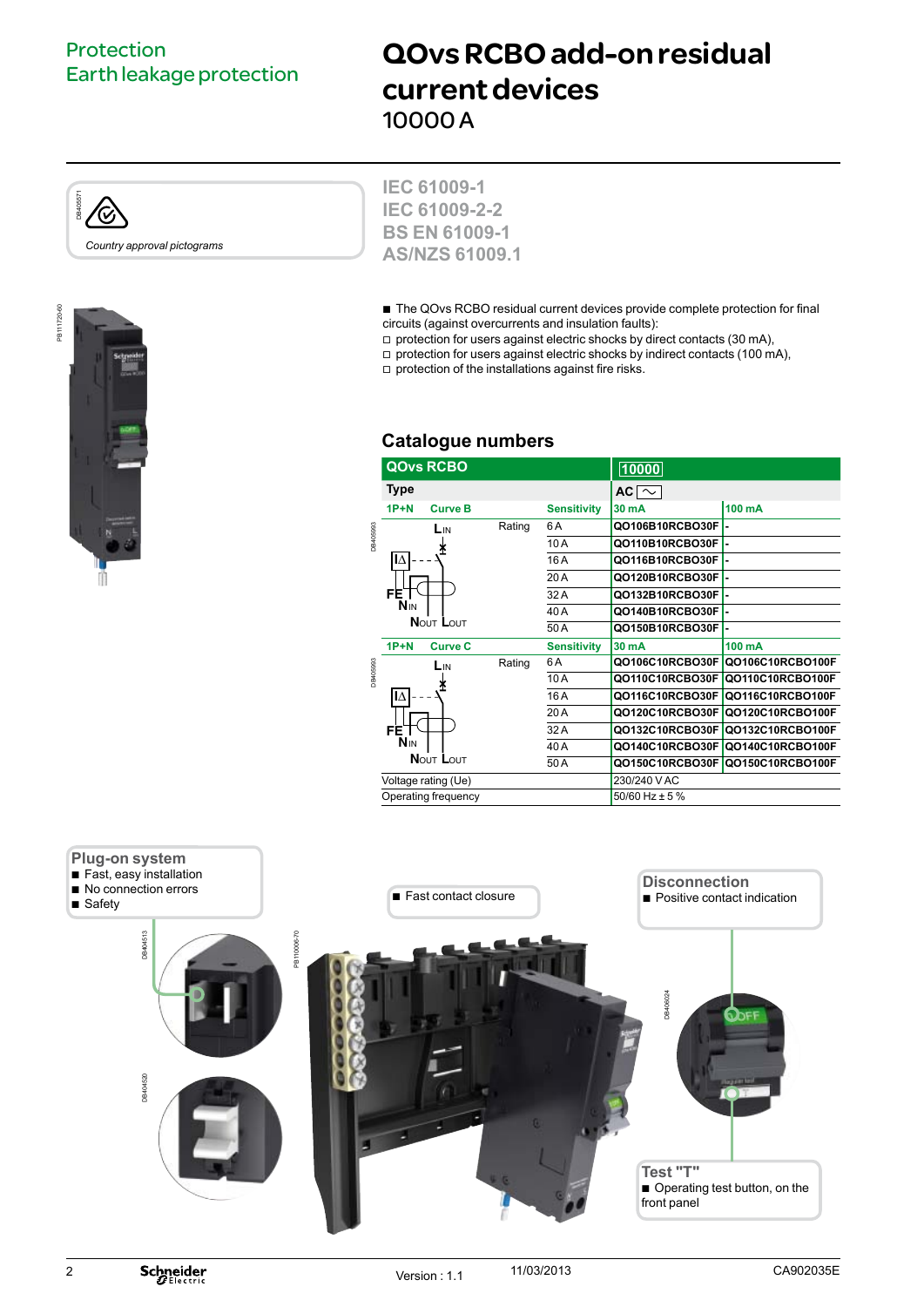## Protection Earth leakage protection

**IP20 IP40**

## QOvs RCBO add-on residual current devices (cont.) 10000 A

#### **Connection**



### **Technical data**

| <b>Main characteristics</b>                           |                                |         |                                                                |  |  |  |  |  |  |
|-------------------------------------------------------|--------------------------------|---------|----------------------------------------------------------------|--|--|--|--|--|--|
| Earth leakage protection with                         |                                | 30 mA   | Depending on the voltage                                       |  |  |  |  |  |  |
| instantaneous tripping                                |                                | 100 mA  |                                                                |  |  |  |  |  |  |
| Setting temperature for ratings                       |                                |         | $40^{\circ}$ C                                                 |  |  |  |  |  |  |
| Tripping curve                                        |                                | Curve B | The magnetic tripping devices act at between<br>$3$ and $5$ In |  |  |  |  |  |  |
|                                                       |                                | Curve C | The magnetic tripping devices act at between<br>5 and 10 In    |  |  |  |  |  |  |
| Rated breaking capacity (Icn)                         |                                |         | 10.000 A                                                       |  |  |  |  |  |  |
| Rated residual breaking and making<br>capacity (IAm)  |                                |         | 7500 A                                                         |  |  |  |  |  |  |
| Minimum operating voltage of test button              |                                |         | 187 V AC                                                       |  |  |  |  |  |  |
| Endurance (O-C)                                       | Electrical                     |         | 5000 cycles                                                    |  |  |  |  |  |  |
|                                                       | Mechanical                     |         | 20,000 cycles                                                  |  |  |  |  |  |  |
| Degree of protection                                  | Device only                    |         | <b>IP20</b>                                                    |  |  |  |  |  |  |
|                                                       | Device in modular<br>enclosure |         | <b>IP40</b><br>Insulation class II                             |  |  |  |  |  |  |
| Insulation voltage (Ui)                               |                                |         | 400 V                                                          |  |  |  |  |  |  |
| Rated impulse withstand voltage (Uimp)                |                                |         | 4 <sub>kV</sub>                                                |  |  |  |  |  |  |
| Operating temperature                                 |                                |         | -15 $^{\circ}$ C to +60 $^{\circ}$ C                           |  |  |  |  |  |  |
| Storage temperature                                   |                                |         | -40 $^{\circ}$ C to +85 $^{\circ}$ C                           |  |  |  |  |  |  |
| Surge current withstand (8/20 µs)<br>without tripping |                                |         | 250 Â                                                          |  |  |  |  |  |  |
| Limitation class                                      |                                |         | 3                                                              |  |  |  |  |  |  |
| Insulation class                                      |                                |         | $\overline{2}$                                                 |  |  |  |  |  |  |
| Tropicalization                                       |                                |         | Treatment 2 (relative humidity 95 % to 55°C)                   |  |  |  |  |  |  |

## **Weight (g)**

DB123314



**Dimensions (mm)**